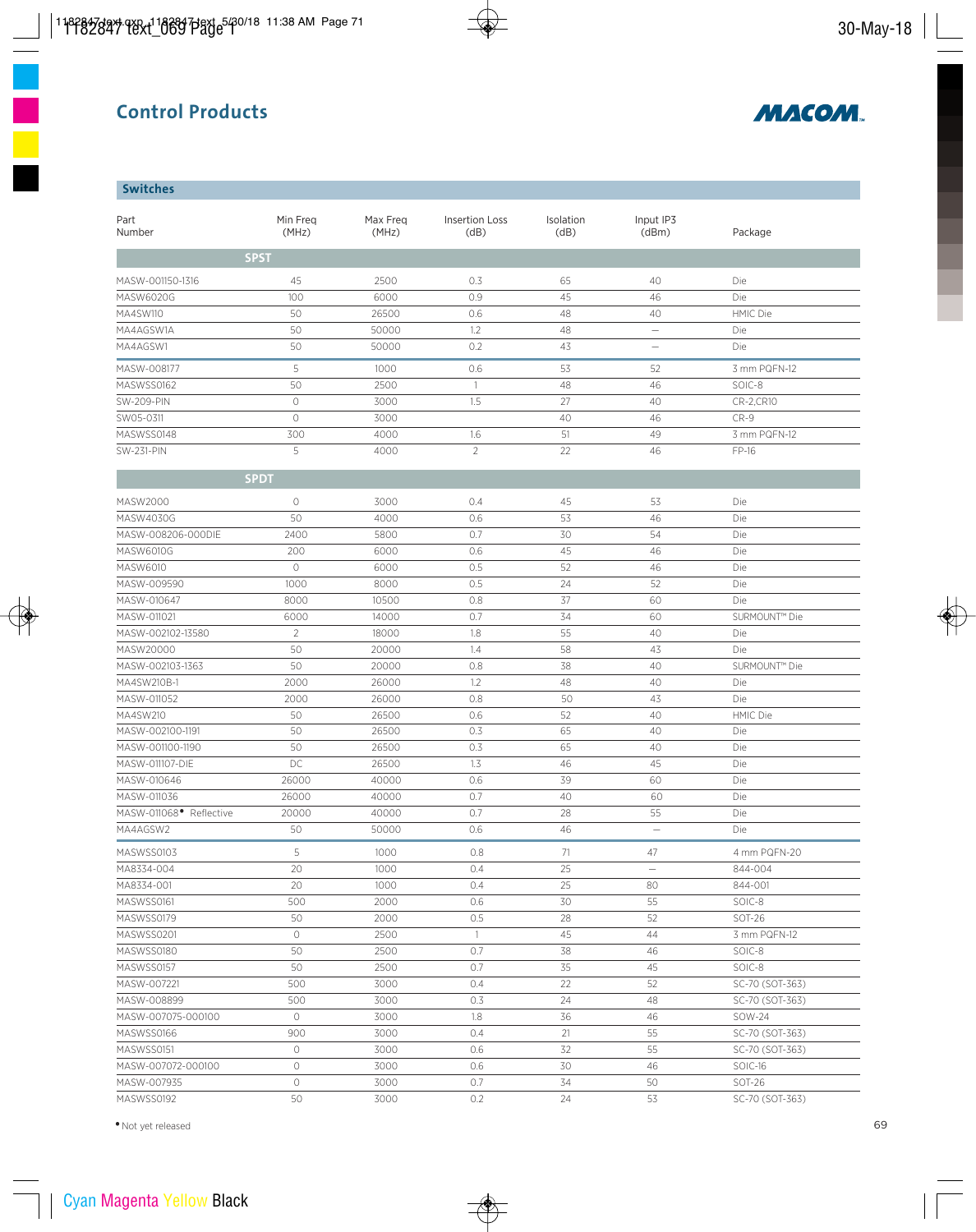

## **Switches (continued)**

| Part<br>Number                      | Min Freg<br>(MHz)       |       | Insertion Loss<br>(dB) | Isolation<br>(dB) | Input IP3<br>(dBm)       | Package             |  |  |
|-------------------------------------|-------------------------|-------|------------------------|-------------------|--------------------------|---------------------|--|--|
|                                     | <b>SPDT</b> (continued) |       |                        |                   |                          |                     |  |  |
| MASWSS0143                          | 100                     | 3000  | 0.4                    | 18                | 58                       | <b>SOT-26</b>       |  |  |
| MASWSS0204                          | 300                     | 3000  | 0.3                    | 22                | 56                       | SC-70 (SOT-363)     |  |  |
| SW-313-PIN                          | 50                      | 3000  | 0.8                    | 52                | 46                       | $CR-9$              |  |  |
| MASWSS0181                          | 300                     | 3000  | 0.5                    | 23                | 57                       | SOT-26              |  |  |
| MASWSS0136                          | $\bigcirc$              | 3000  | 0.4                    | 27                | 48                       | SC-70 (SOT-363)     |  |  |
| MASWSS0176                          | 50                      | 3000  | 0.3                    | 23                | 45                       | SOT-26              |  |  |
| MASWSS0178                          | 10 <sup>°</sup>         | 3000  | 0.6                    | 57                | 43                       | MSOP-8              |  |  |
| MASWSS0169                          | 100                     | 3000  | 0.7                    | 48                | 50                       | MSOP-10             |  |  |
| MASWSS0167                          | 500                     | 3000  | 0.4                    | 28                | 48                       | 1.2 x 1.5 mm PQFN-6 |  |  |
| MASWSS0115                          | 50                      | 3000  | 0.3                    | 24                | 46                       | SC-70 (SOT-363)     |  |  |
| MASWSS0121                          | 500                     | 3000  | 0.7                    | 54                | 46                       | 4 mm PQFN-16        |  |  |
| MASW-009101                         | 5                       | 3000  | $\mathbf{1}$           | 65                | 39                       | 3 mm PQFN-16        |  |  |
| MASW-008801                         | 5                       | 3000  | 0.8                    | 85                | 47                       | 3 mm PQFN-16        |  |  |
| <b>SW-228-PIN</b>                   | $\circlearrowright$     | 4000  | 0.7                    | 42                | 46                       | $CR-2$              |  |  |
| MASW-007071-000100                  | $\circ$                 | 4000  | 1.8                    | 30                | 46                       | 4 x 6 mm PQFN       |  |  |
| <b>SW-226-PIN</b>                   | $\circlearrowright$     | 4000  | $\mathbf{1}$           | 48                | 46                       | $CR-2$              |  |  |
| <b>SW-227-PIN</b>                   | $\circlearrowright$     | 4000  | $\mathbf{1}$           | 50                | 46                       | $CR-2$              |  |  |
| MASW-009588                         | 500                     | 4000  | 0.4                    | 26                | 55                       | 1 mm PDFN-6         |  |  |
| MASW-000932                         | 10                      | 4000  | 53                     | 43                | 72                       | 4 mm PQFN-16        |  |  |
| MASW-008543                         | 10 <sup>°</sup>         | 4000  | 0.7                    | 58                | 53                       | MSOP-8              |  |  |
| MASW-008853                         | $\circ$                 | 5000  | 0.2                    | 25                | 56                       | SC-70 (SOT-363)     |  |  |
| MASW-011043                         | $\circ$                 | 6000  | 0.6                    | 30                | $\overline{\phantom{0}}$ | 2 mm STQFN-12       |  |  |
| MASW-000834-13560T                  | 50                      | 6000  | 0.2                    | 53                | 65                       | 4 mm PQFN-16        |  |  |
| MASW-000825-12770T                  | 50                      | 6000  | 0.3                    | 35                | 64                       | 3 mm PQFN-16        |  |  |
| MASW-007588                         | 1000                    | 6000  | 0.9                    | 28                | 55                       | 3 mm PQFN-12        |  |  |
| MASW-000822-12770T                  | 50                      | 6000  | 0.2                    | 32                | 60                       | 3 mm PQFN-16        |  |  |
| MASWSS0202                          | 1000                    | 6000  | 0.6                    | 29                | 52                       | 3 mm PQFN-12        |  |  |
| MASWSS0093                          | 50                      | 6000  | 0.8                    | 28                | 55                       | 3 mm PQFN-12        |  |  |
| MASW-009444                         | 200                     | 6000  | $\bigcirc$             | 28                | 54                       | 1 mm PDFN-6         |  |  |
| MASW-000936                         | 50                      | 6000  | 0.2                    | 45                | 72                       | 4 mm PQFN           |  |  |
| MASW-007921                         | 50                      | 7000  | 0.7                    | 30                | 58                       | 2 mm PDFN-8         |  |  |
| MASW-007107                         | $\circ$                 | 8000  | 0.5                    | 30                | 54                       | 2 mm PQFN-8         |  |  |
| MASW-011071                         | 8000                    | 10500 | $\mathbf{1}$           | 38                | 60                       | 7 mm PQFN-44        |  |  |
| MASW-008322                         | 500                     | 20000 | $\mathbf{1}$           | 45                | 48                       | 4 mm PQFN-24        |  |  |
| MASW-011057 <sup>·</sup> Reflective | 13000                   | 20000 | 0.8                    | 42                | 55                       | 4 mm QFN-20         |  |  |
| MASW-011067 <sup>·</sup> Absorbtive | 13000                   | 20000 | 0.9                    | 36                | 53                       | 4 mm QFN-20         |  |  |
| MASW-011098                         | 26000                   | 40000 | 1.17                   | 38                | $\equiv$                 | 5 mm 20-LD laminate |  |  |
|                                     | SP3T                    |       |                        |                   |                          |                     |  |  |

| MASW-009276-001DIE         | 1000  | 4000   | 0.7  | 27 | 55 | Die            |  |
|----------------------------|-------|--------|------|----|----|----------------|--|
| MASW-011053                | 2000  | 18000  | 0.8  | 50 | 48 | Die            |  |
| MASW-003102-13590          | 2000  | 18000  | 0.8  | 50 | 40 | Die            |  |
| MASW-003103-1364           | 50    | 20000  | 0.8  | 40 | 40 | SURMOUNT™ Die  |  |
| MA4SW310B-1                | 2000  | 26000  | 1.2  | 47 | 40 | Die            |  |
| MA4SW310                   | 50    | 26500  | 0.8  | 48 | 40 | Die            |  |
| MASW-003100-1192           | 50    | 26500  | 0.3  | 65 | 40 | Die            |  |
| MA4AGSW3                   | 50    | 50000  | 0.6  | 48 | -  | Die            |  |
| MASW-011029                | 75000 | 100000 | 1.3  | 33 | -  | Die            |  |
| MASW-011074 • Asymmetrical | 100   | 1000   | 0.45 | 57 | 60 | 12 mm WHQFN-28 |  |
| MASW-011041                | 50    | 1500   | 0.3  | 51 | 73 | 9 mm HQFN-20   |  |
| MASWSS0200                 | 500   | 2500   | 0.6  | 24 | 61 | 3 mm PQFN-12   |  |
|                            |       |        |      |    |    |                |  |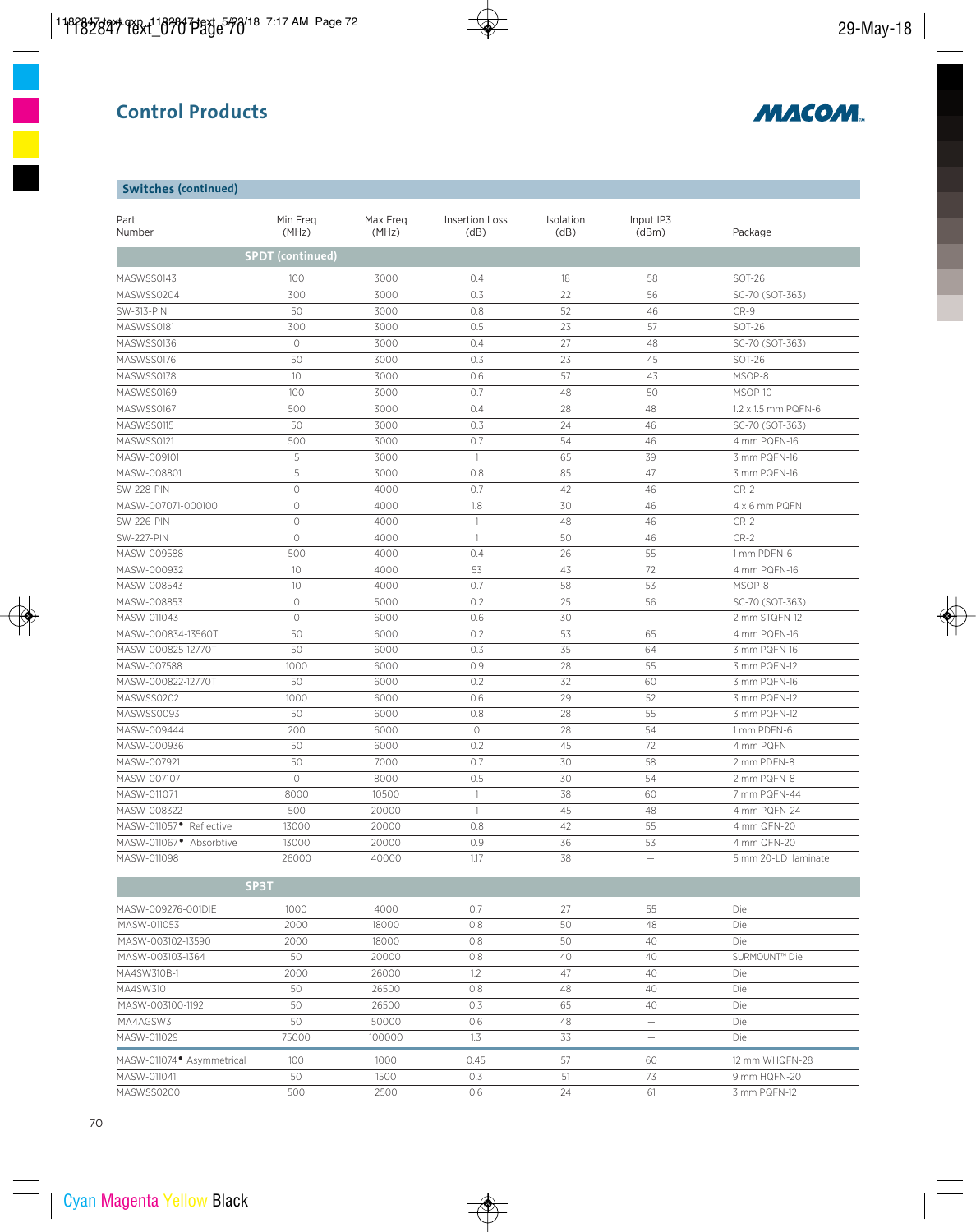

#### **Switches (continued)**

| Part<br>Number                        | Min Freq<br>(MHz)       | Max Freq<br>(MHz) | <b>Insertion Loss</b><br>(dB) | Isolation<br>(dB) | Input IP3<br>(dBm) | Package                   |
|---------------------------------------|-------------------------|-------------------|-------------------------------|-------------------|--------------------|---------------------------|
|                                       | <b>SP3T</b> (continued) |                   |                               |                   |                    |                           |
| MASWSS0199                            | 0                       | 2500              | 0.5                           | 30                | 58                 | 3 mm PQFN-12              |
| MASW-011030                           | 50                      | 2500              | 0.4                           | 27                | 77                 | 7 mm HQFN-16              |
| MASW-007074-000100                    | $\circlearrowright$     | 3000              | $\overline{2}$                | 32                | 45                 | SOW-24                    |
| MASWSS0144                            | 500                     | 3000              | 0.6                           | 24                | 55                 | 3 mm PQFN-12              |
| MASW-008955                           | $\circlearrowright$     | 3000              | 0.5                           | 22                | 54                 | 2 mm PDFN-8               |
| MASW-008330                           | 500                     | 3000              | 0.3                           | 24                | 50                 | 2 mm PQFN-8               |
| MASWSS0191                            | 500                     | 3000              | 0.6                           | 30                | 58                 | 2 mm VTDFN-8              |
| MASW-010612                           | $\circlearrowright$     | 3500              | 0.6                           | 21                | 54                 | 1.5 mm PDFN-8             |
| MASW-009359                           | $\circlearrowright$     | 4000              | 0.6                           | 27                | 65                 | 2 mm STQFN-12             |
| MASW-009482                           | 50                      | 4000              | 0.7                           | 23                | 65                 | 2 mm STQFN-12             |
| SP4T                                  |                         |                   |                               |                   |                    |                           |
| MA4AGSW4                              | 50                      | 50000             | 0.8                           | 42                | 40                 | Die                       |
| MA4SW410B-1                           | 2000                    | 18000             | 0.8                           | 48                | 40                 | Die                       |
| MA4SW410                              | 50                      | 26500             | 0.7                           | 48                | 40                 | Die                       |
| MASW4060G                             | 0                       | 4000              | 1.3                           | 50                | 46                 | Die                       |
| MA4SW424B-1                           | $10$                    | 24000             | 2.5                           | 50                | $\equiv$           | Die                       |
| MASW-004102-12760                     | $\overline{c}$          | 18000             | 1.5                           | 50                | 40                 | Die                       |
| MASW-004103-1365                      | 50                      | 20000             | 0.8                           | 50                | 63                 | SURMOUNT <sup>™</sup> Die |
| MASW-004100-1193                      | 50                      | 26500             | 0.3                           | 65                | 40                 | Die                       |
| MASW-004240-13170                     | 10                      | 24000             | 2.5                           | 50                | $\equiv$           | Die                       |
| MASW-011087                           | 27000                   | 30000             | 0.85                          | 50                | 55                 | Die                       |
| MASW-011075 <sup>.</sup> Asymmetrical | 100                     | 1000              | 0.45                          | 57                | 60                 | 12 mm WHQFN-28            |
| MASW-011040                           | 50                      | 1500              | 0.3                           | 51                | 73                 | 9 mm HQFN-20              |
| MASWCC0010                            | $\bigcirc$              | 4000              | 2.3                           | 38                | 40                 | CSP-2                     |
| MASWCC0009                            | 3                       | 3000              | 1.4                           | 42                | 46                 | QSOP24                    |
| MASW-007813-000000                    | 500                     | 3000              | 0.8                           | 27                | 58                 | 3 mm PQFN-16              |
| MASW-008566                           | 50                      | 3000              | 0.7                           | 26                | 57                 | 4 mm PQFN-16              |
| SP5T                                  |                         |                   |                               |                   |                    |                           |
| MA4SW510B-1                           | 2000                    | 18000             | 0.9                           | 40                | 40                 | Die                       |
| MASW-005102-13600                     | 2000                    | 18000             | 0.9                           | 40                | 40                 | Die                       |
| MA4SW510                              | 50                      | 26500             | 0.9                           | 38                | 40                 | Die                       |
| MASW-005100-1194                      | 50                      | 26500             | 0.9                           | 38                | 40                 | Die                       |
| MASW-006102-13610                     | 50                      | 26500             | 0.3                           | 65                | 40                 | Die                       |
| MA4AGSW5                              | 50                      | 50000             | 1.1                           | 47                | 40                 | Die                       |
| MASW-010351                           | 10                      | 4000              | 1.4                           | 57                | 50                 | 4 mm PQFN-24              |
| SP6T                                  |                         |                   |                               |                   |                    |                           |
| MASWSS0091                            | 500                     | 2500              | 0.5                           | 45                | $\qquad \qquad -$  | Die                       |
| MA4SW610B-1                           | 2000                    | 18000             | 1.3                           | 45                | 40                 | Die                       |
| MASW-006102-13610                     | 50                      | 26500             | 1.3                           | 45                | 40                 | Die                       |
| MASWCC0006                            | 0                       | 4000              | 2.1                           | 25                | 40                 | $CSP-2$                   |
| SP8T                                  |                         |                   |                               |                   |                    |                           |
| MA4AGSW8-1                            | 50                      | 50000             | 1.5                           | 37                | 40                 | Die                       |

•Not yet released

Note: Part numbers are RoHS compliant ◆ indicates non-RoHS compliant Detailed specifications can be found quickly on our website at macom.com by typing the part number into the search box. All specifications are subject to change.